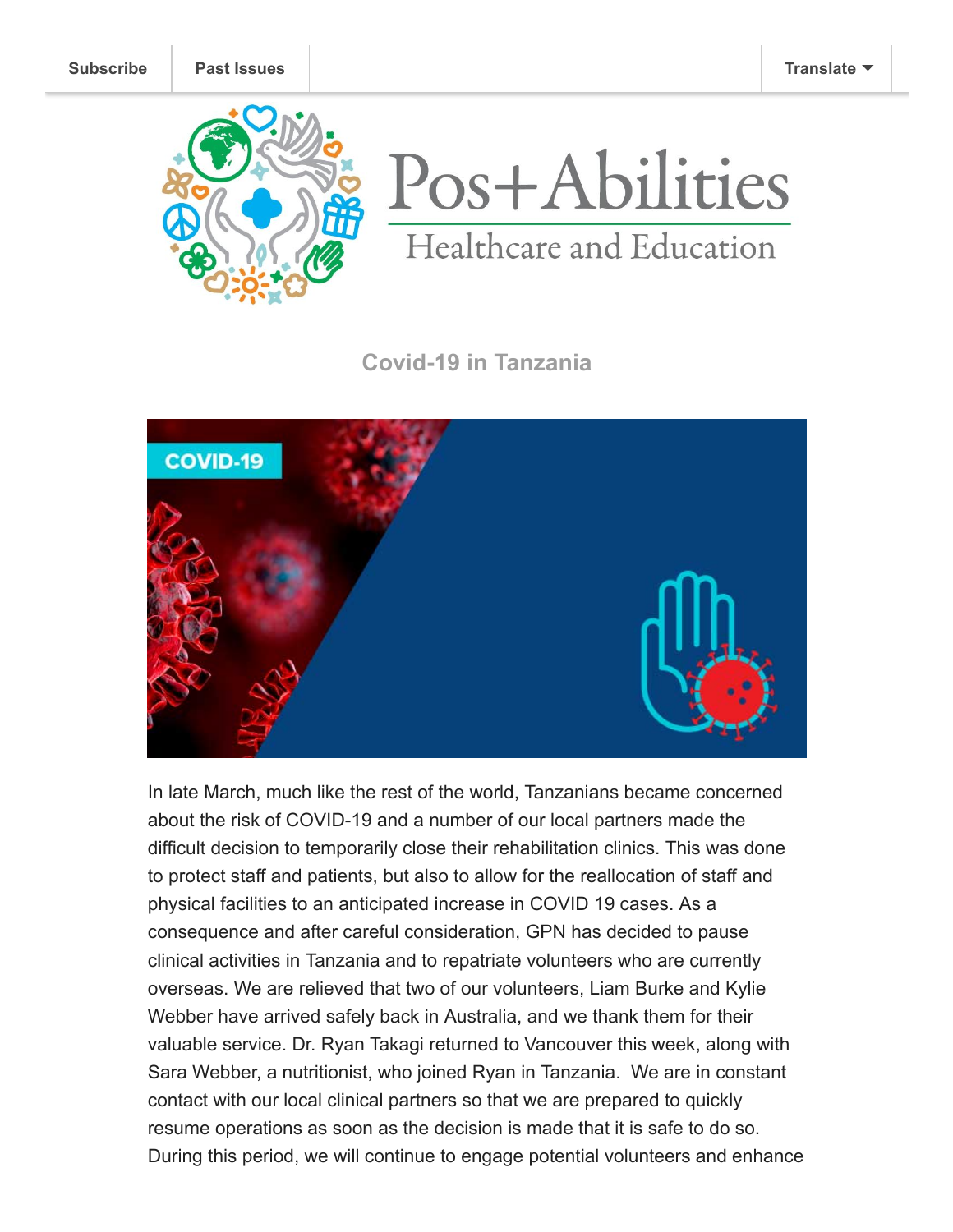We would like to give a big thank you to our local clinical partners, Magu District Council, the Tanzania Home Economics Association, Villages of Hope and SOS Children's Village, who will be continuing their important work in Tanzania during this challenging time. We will also continue to engage other local organizations and hospitals with whom we have initiated partnership discussions.

As in Canada, Tanzanians have reduced outdoor activity and are adopting social distancing measures. This, of course, affects the students whom we have been supporting through our partners, the Africa School Assistance Project. As schools in Tanzania have been closed, our approximately 2 dozen students have returned to their families, sometimes in rather remote villages. GPN will continue to monitor their well-being and support them in their return to school at the earliest opportunity.

## **Dr. Ryan Takagi**



This winter, Pos+Abilities welcomed Dr. Ryan Takagi to Mwanza as fulltime clinician and manager of our health care network in Tanzania, where he remained until late March, taking a slightly earlier plane home due to concerns around the coronavirus. During his time with us in Tanzania, he reports that he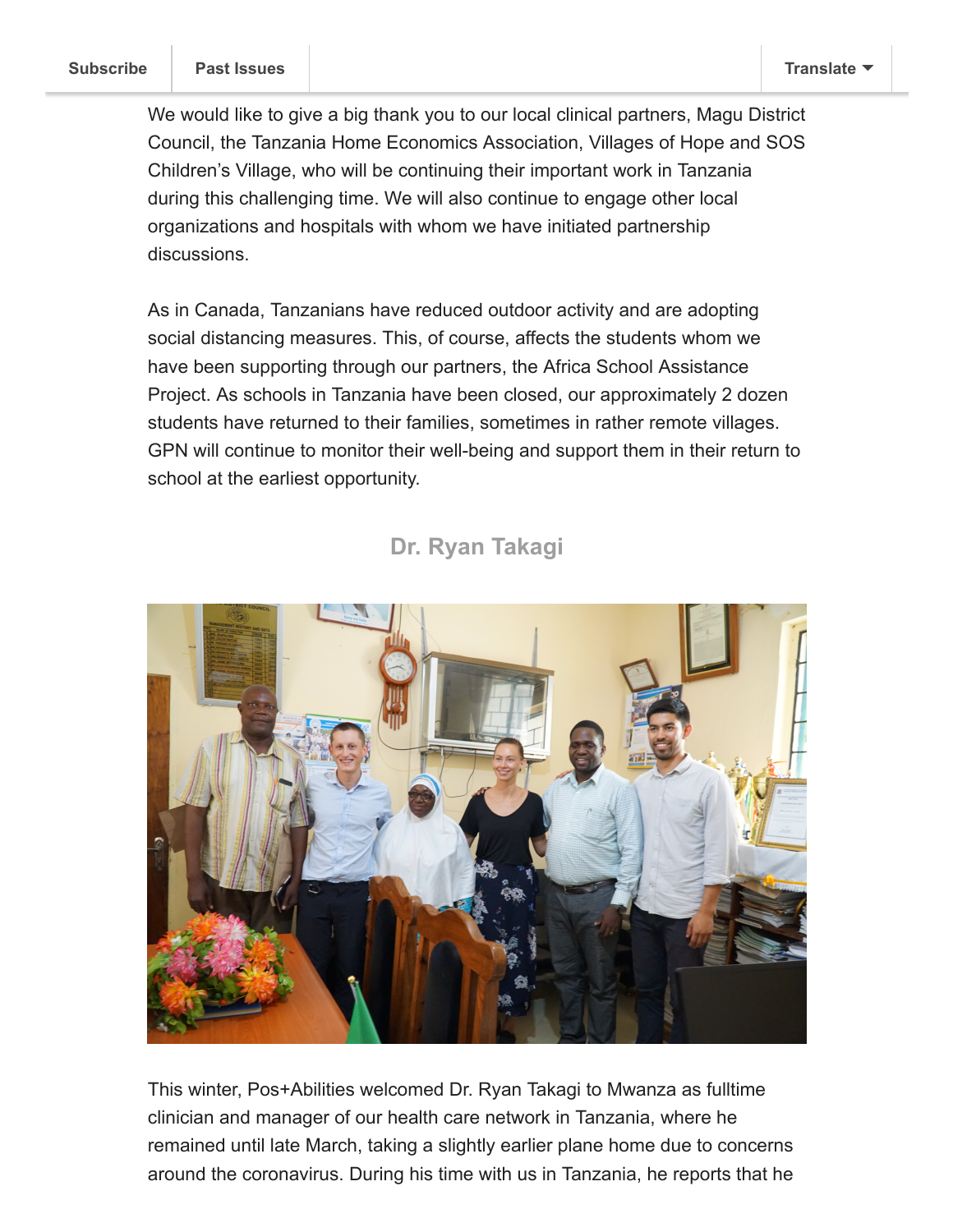at SOS Children's Villages and Villages of Hope.

He says he often found patients waiting for his arrival at Kanyama Village and had very full days, finding the top three diagnoses to be mechanical back pain (due to muscles or joints), cerebral palsy (or related developmental condition), and osteoarthritis.

Magu District Hospital, as well as providing rehabilitation strategies to children

He was been made very welcome by our partner clinics at SOS Children's Villages and Villages of Hope, both of which encouraged him to increase his time there.

Despite a busy schedule, Dr. Takagi was able to enjoy local sites, including a memorable trip to Rubondo Island, which contains a national game park. While in Mwanza city, he had the guidance of Emmanual Bujashi, a former 'street kid' who went on to earn an undergraduate degree and a post-graduate certificate in counselling. Ryan has met with volunteers from CUSO and other international organizations and was able to hit the local gym and enjoy local life.

In the group photo are Dr. Kahema Mawe (Magu District Council), Dr. Liam Burke (volunteer), Mama Asia Kapande (TAHEA), Sara Cole (nutritionist), George Lutengano (Magu District Council) and Dr. Ryan Takagi (GPN senior clinician).

**Recruitment Doesn't Stop**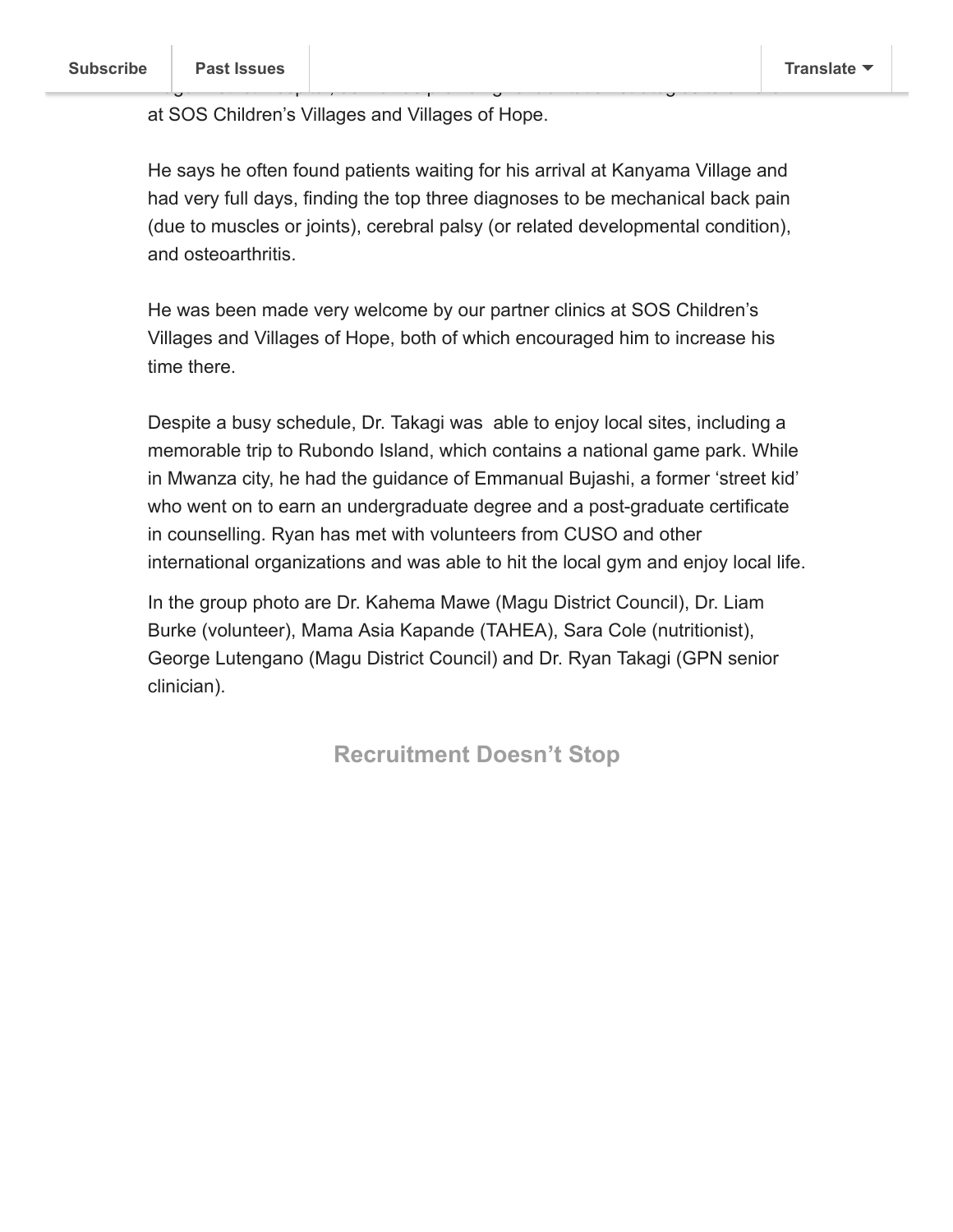

Months of preparation go into recruiting, orienting and dispatching volunteers to Tanzania, and so we cannot afford to pause our efforts while waiting for COVID to subside. We are continuing to recruit and engage volunteers so that we can reboot clinical services in Tanzania at the earliest opportunity. A big thank-you goes out to our new HR manager, Sarah Bugeja, who has been refining our documentation and making sure that our HR processes meet industry standards.

We also want to thank our new partners, Hands-on-Health Australia (HOHA), who recruited our two most recent volunteers, Liam Burke and Kylie Webber. HOHA CEO, Franca Smarrelli, has been doing phenomenal work recruiting on our behalf while managing deployment of volunteers to other sites in southeast Asia and the Pacific, and while managing a number of field clinics serving the brave volunteer fire fighters who have been battling wildfires in Australia! Franca's energy and dedication are an inspiration to all of us.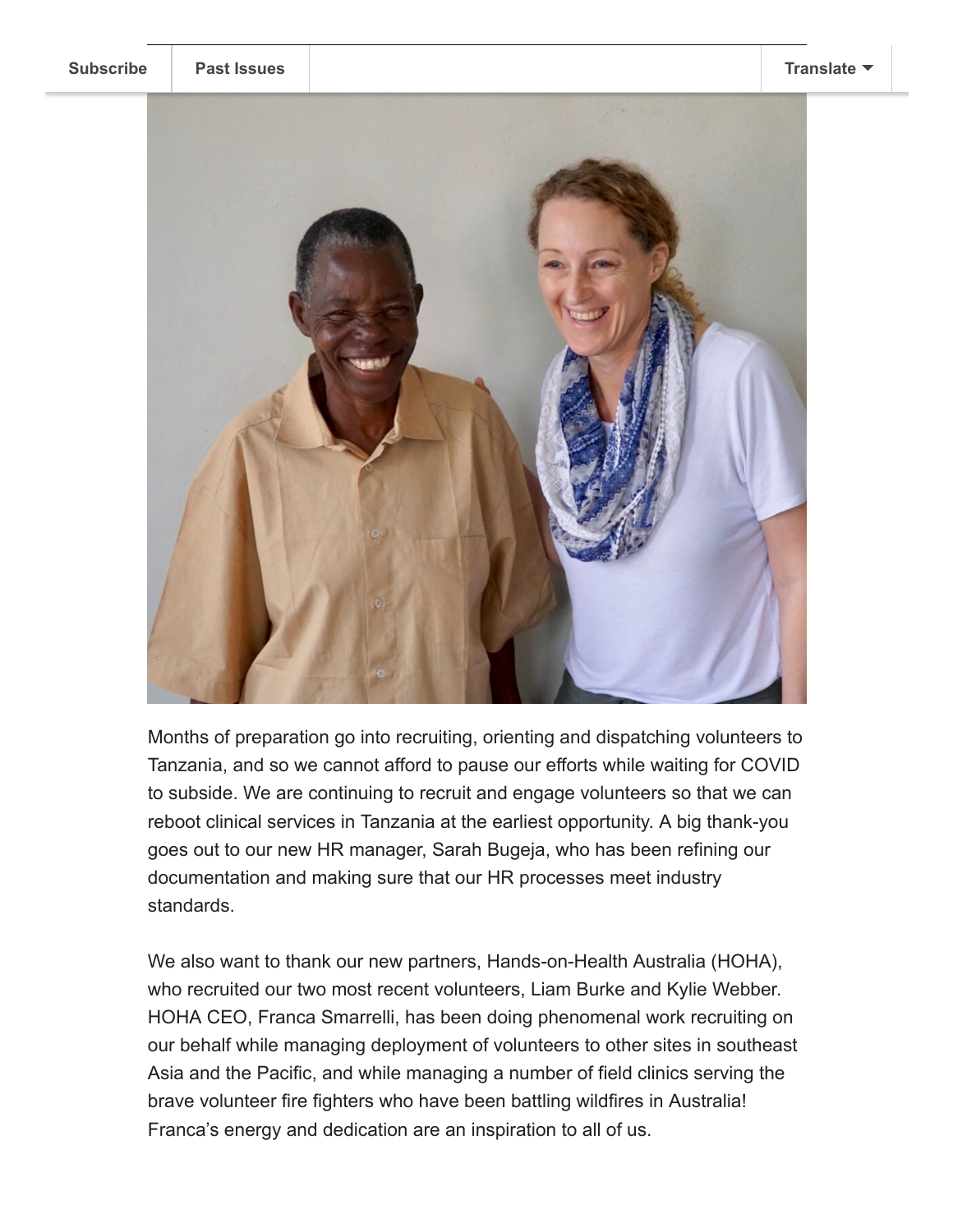encourage them to contact us. Also, please consider making a one-time or continuing donation to support our good work in Tanzania.

Shown above: Dr. Kylie Webber with a patient

## **Online Educational Delivery System**



We are pleased to report further progress on the online educational modules for overseas volunteers and clinical staff in Tanzania.

Our online educational initiative was established to provide advanced training in rehabilitation for local practitioners. Through the kind donations of content and web services, we have now developed an impressive suite of learning modules presented through a professional learning management system (LMS). What we had not anticipated, but have happily discovered, is that our LMS is also a wonderful tool to educate and orient international volunteers. In fact, we are now in discussions with two other NGOs to share this service with their international volunteers. We would like to provide a shout-out to the faculty and staff at Centennial College who have provided such valuable service in the development of educational materials for international volunteers

Additionally, on March 2, GPN was accepted as a full partner in Project ECHO, an international initiative out of the University of New Mexico, to implement online mentoring of health care workers is under-serviced areas of the world. We will be undergoing orientation and training in their methodologies, and we